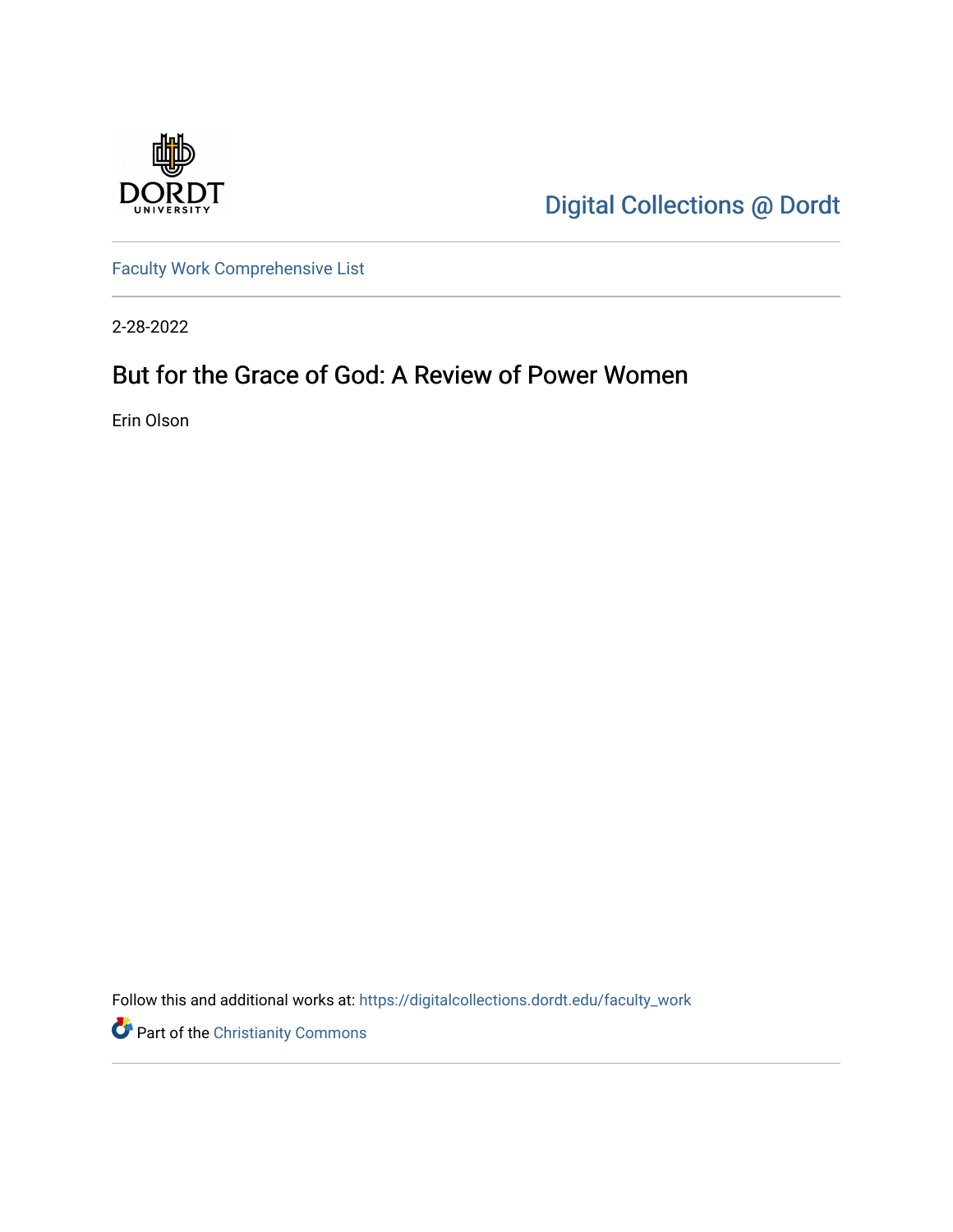## But for the Grace of God: A Review of Power Women

#### Abstract

"This was my plan and my calling—it didn't have to be everyone else's."

Posting about the book Power Women from In All Things - an online journal for critical reflection on faith, culture, art, and every ordinary-yet-graced square inch of God's creation.

<https://inallthings.org/but-for-the-grace-of-god-a-review-of-power-women/>

#### Keywords

In All Things, book review, Power Women, stories, motherhood, faith, academy, Nancy Wang Yuen, Deshonna Collier-Goubil

#### **Disciplines**

**Christianity** 

#### **Comments**

[In All Things](http://inallthings.org/) is a publication of the [Andreas Center for Reformed Scholarship and Service](http://www.dordt.edu/services_support/andreas_center/) at Dordt [University](http://www.dordt.edu/).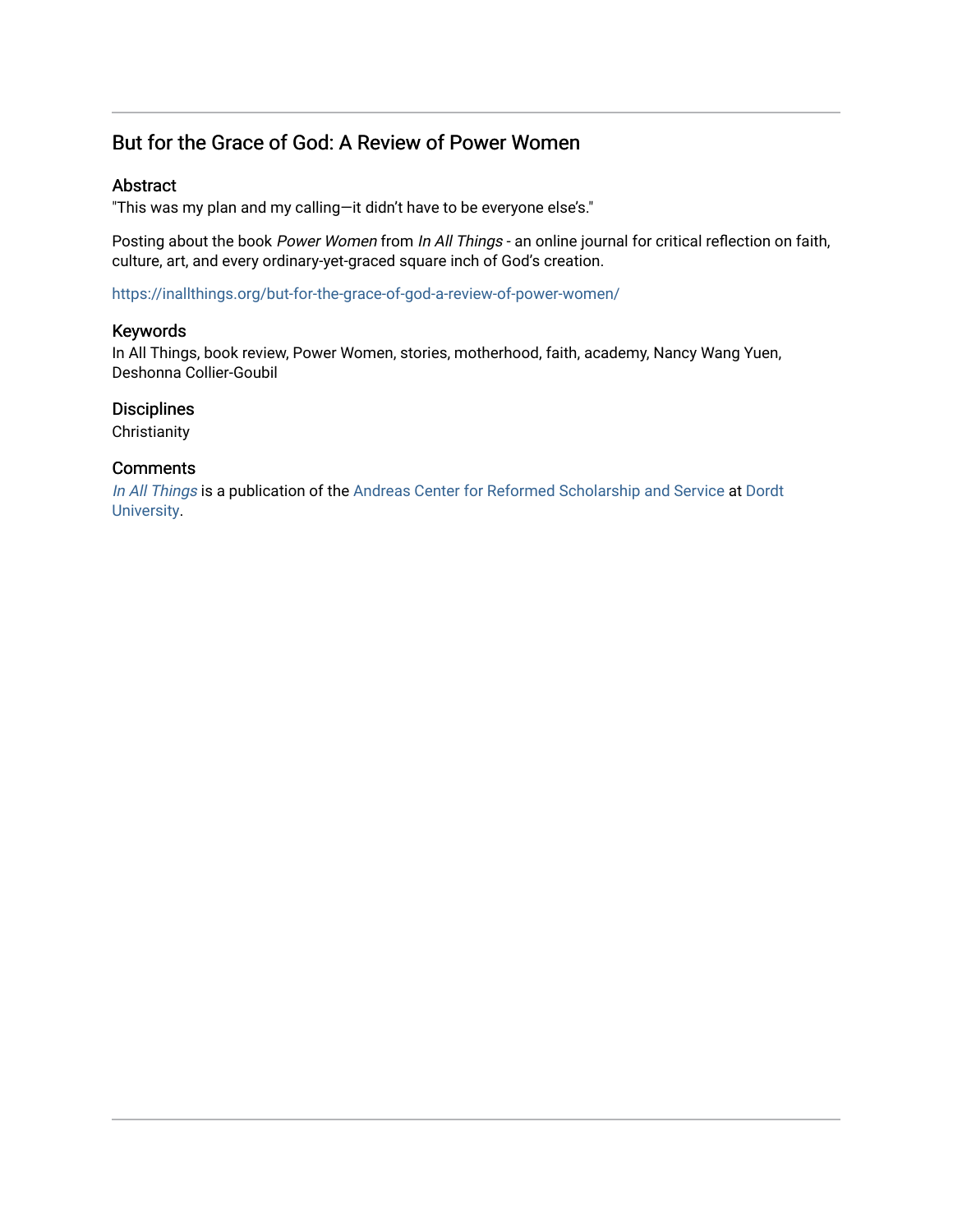# **But for the Grace of God: A Review of** *Power Women*

### **[Erin Olson](https://inallthings.org/author/erin-olson/)**

### **February 28, 2022**

**Title:** *Power Women: Stories of Motherhood, Faith, and the Academy* **Editors:** Nancy Wang Yuen, Deshonna Collier-Goubil **Publisher:** IVP Academic **Publishing Date:** October 5, 2021 **Pages:** 248 (Paperback) **ISBN:** 978-0830853069

In celebration of March as Women's History Month, a month dedicated to reflecting "on the often-overlooked contributions of women to United States history" [1,](https://inallthings.org/but-for-the-grace-of-god-a-review-of-power-women/#fn1-22238) *in All things* highlights the important voices of female professors at Dordt as they review the book, *Power Women: Stories of Motherhood, Faith, and the Academy*. Each writer focuses her response on one of the four sections: Navigating Academia, Navigating Motherhood, Navigating Multiple Callings, and Navigating Support. This multi-perspective review emerged from a book read where over twenty female faculty joined in valuable conversations across Dordt's campus.

I picked up *Power Women: Stories of Motherhood, Faith, and the Academy* this Christmas break in preparation for a book study group I was participating in with many other female faculty members at my institution. I immediately felt seen and heard. The feelings of the almost constant struggle between my roles as mother and professor felt validated as I listened to each author share their own stories about managing the titles they wear, all while trying to thrive rather than just simply survive.

I've always known I wanted to have kids, and I always knew I wanted to work. I was sitting in my undergraduate Developmental Psychology course when the professor asked how many of the women in the course planned to keep working once they had children. Out of about 20 women in the class, only one or two other people raised their hand in addition to me. This surprised me, but at the time didn't really give me pause. This was my plan and my calling—it didn't have to be everyone else's. As my local community reflected the same dynamics as my college class (mostly women choosing to be at home with kids), and now I had my own children, I began to question my previous confidence in my calling. Could I really do both things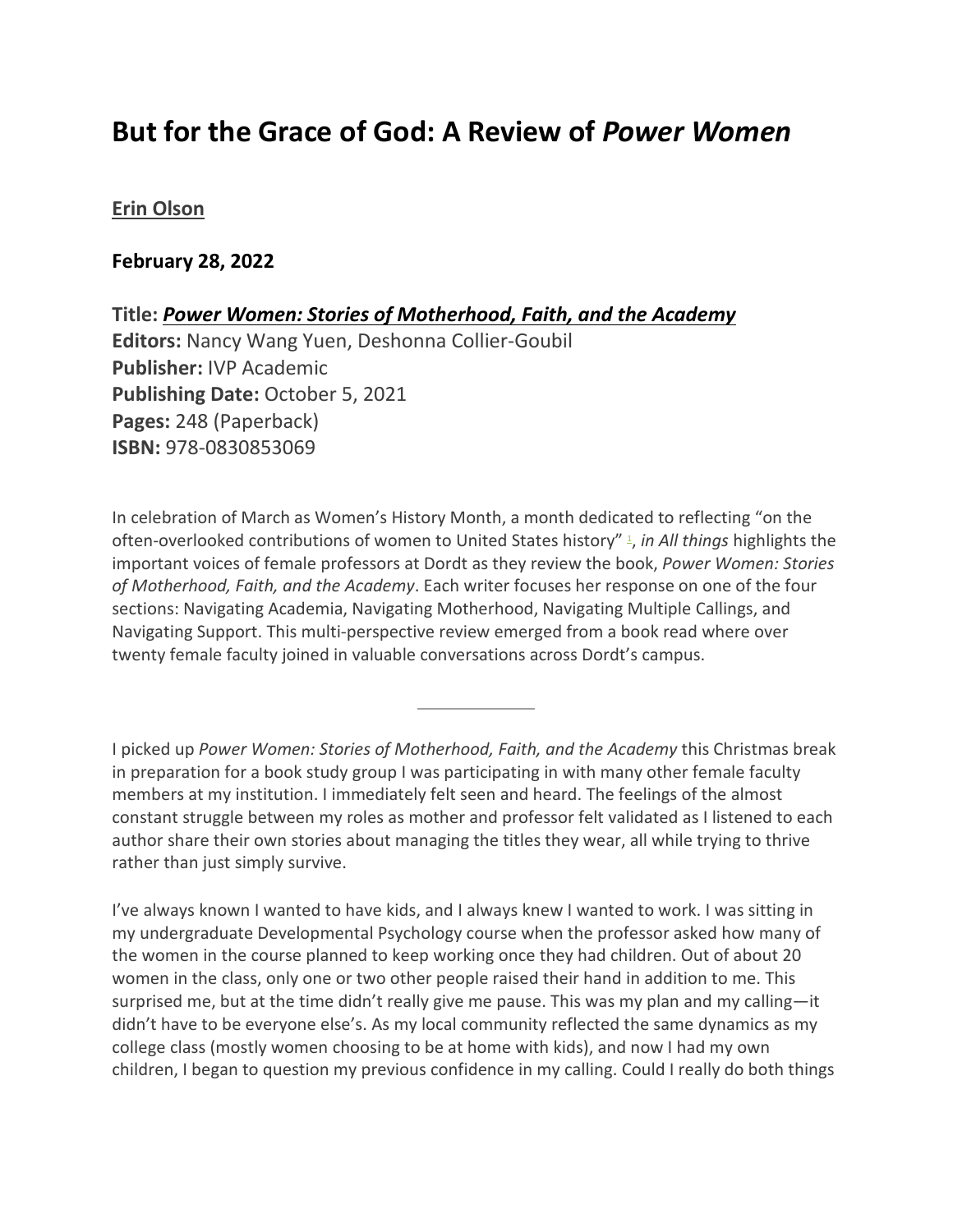well? Was I failing my children because I wanted to have a full and flourishing career? Was my career going to suffer because I had kids?

Part I of the book focused on the pull that many female academics feel as they begin to navigate the roles and responsibilities connected to being both a professor and a mother. A chapter titled "The Synergy of Lullaby and Syllabi" brought me back to those early years in my academic career when I was juggling being a new mother, taking on a new career, and saying "yes" to too many things because it was all so new and exciting, and I felt like I needed to propel myself into my new career with all I had. Similarly, this chapter reminded me of the struggle I've experienced as I have tried to be the best mother and professor I can be while often battling messages from my community and society that said this wasn't possible.

Chan, the author of the "Lullaby and Syllabi" chapter, states, "My faith also causes me to give neither my work nor family supreme importance or too much importance in my life…thereby lessening the overbearing demands that come from 'ideal worker' or 'ideal mother' ideologies" (p. 49). Both my role as mother and professor can be seen as "sacred callings" (p. 49), and as such, I can free myself from experiencing the dreaded struggle for "work-life balance" because I'm not making one a more important role than the other.

With a perspective lens zoomed out, I nearly laugh aloud looking at my transitions over the years as a woman in academia. I made the switch from hospital social work to college teaching as a 27-year-old, wife of four years, and mother of a two-year-old daughter. My first position was a half-time (two classes and two full days a week) position in the department where I still teach. To supplement the full-time income, I taught as an adjunct professor at a local community college and led two classes there the other three days of the week, commuting over an hour for one of these jobs. Two part-time jobs, a two-year-old, and a husband who had just started a job in law enforcement. In addition, after just starting these teaching positions, I found out I was pregnant again and the baby was due at the beginning of June. I really didn't think anything of being a pregnant professor, but I learned that I was one of the first to get this honor at our institution. Life was quite hectic and I'm not sure how we all survived—and yet, I feel like most of the time we were thriving. This was certainly by the grace of God and his hand in my story and my calling.

Years passed by, and I recognize how things changed for women in my academic institution and in myself. When our third pregnancy came as a surprise and my due date was February, I couldn't imagine how taking a maternity leave in the middle of a semester would work. I found myself wrestling with being a mother *and* a responsible employee. My other pregnancy was perfect, because I could take my maternity leave during the summer and not inconvenience my employer or my (sole) colleague in the department. I was plagued with worry about overwhelming my colleagues (there were two and a half of us now). During this pregnancy and my fourth year of teaching full-time, I was also applying for doctoral programs to earn that ever elusive "terminal degree." My interview with a committee of faculty at the institution where I was accepted and from which I graduated, consisted of me sitting with my laptop strategically